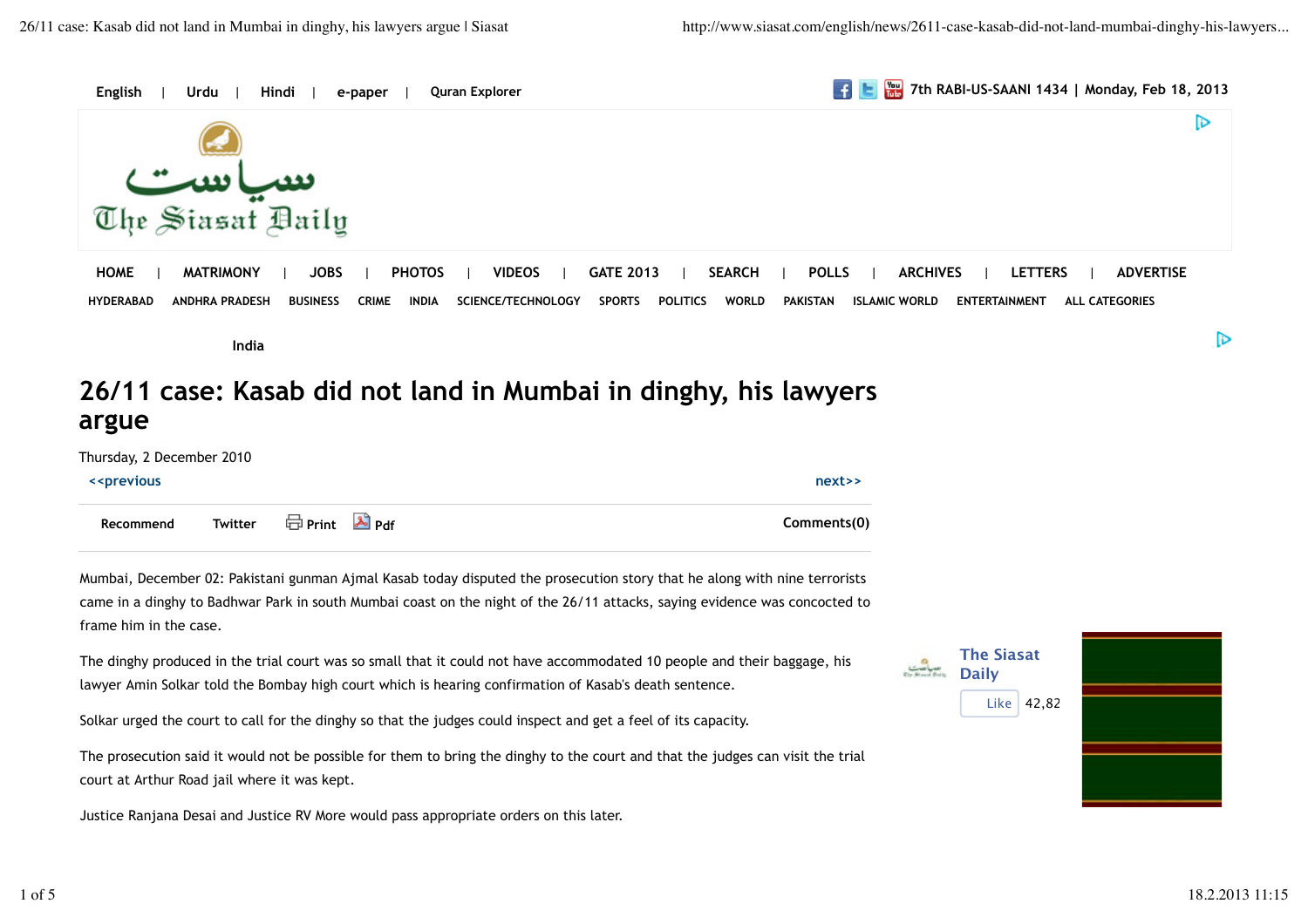

later arrived in Mumbai to watch Hindi films. He was arrested by police at Juhu beach and was in police custody when the terror attacks took place.

Solkar argued that prosecution had examined only one eyewitness Bharat Tamore to prove the landing of terrorists by dinghy at Badhwar Park. This witness cannot be believed as he is not a reliable one, he said.

Tamore was working in Hotel Taj Mahal which was under siege by terrorists on the night of the terror attacks. He told police that he had seen Kasab and some others getting down a dinghy at Badhwar Park. He then went to Taj Hotel to join duty and came back on the next day morning to Badhwar Park. If Taj was under siege, how did he enter the hotel, Solkar asked.

Kasab's lawyer pointed out that it was surprising to note that Tamore was totally silent on the terror attack at Taj hotel where he was on duty that night.

The version given by Tamore cannot be believed as he told police that he had seen eight persons getting down from the dinghy and two others going back in the same boat towards Nariman Point. All the 10 were wearing life jackets according to this witness but police recovered only eight. Where are the other two jackets, Solkar asked.

This clearly indicates that there were only eight persons who landed from the dinghy at Badhwar Park and not 10, Solkar argued.

The version of Tamore has been contradicted by another witness, Anita Wadiyar, who gave a statement to police that she had seen six persons getting down from the dinghy and four of them going back. She was a crucial witness but was not examined by



**Opinion Poll [x]**

## **OPINION POLL**

Do you think the dead body of Afzal Guru should be handed over to his family?

**Yes No Can't say**

**Vote Result**